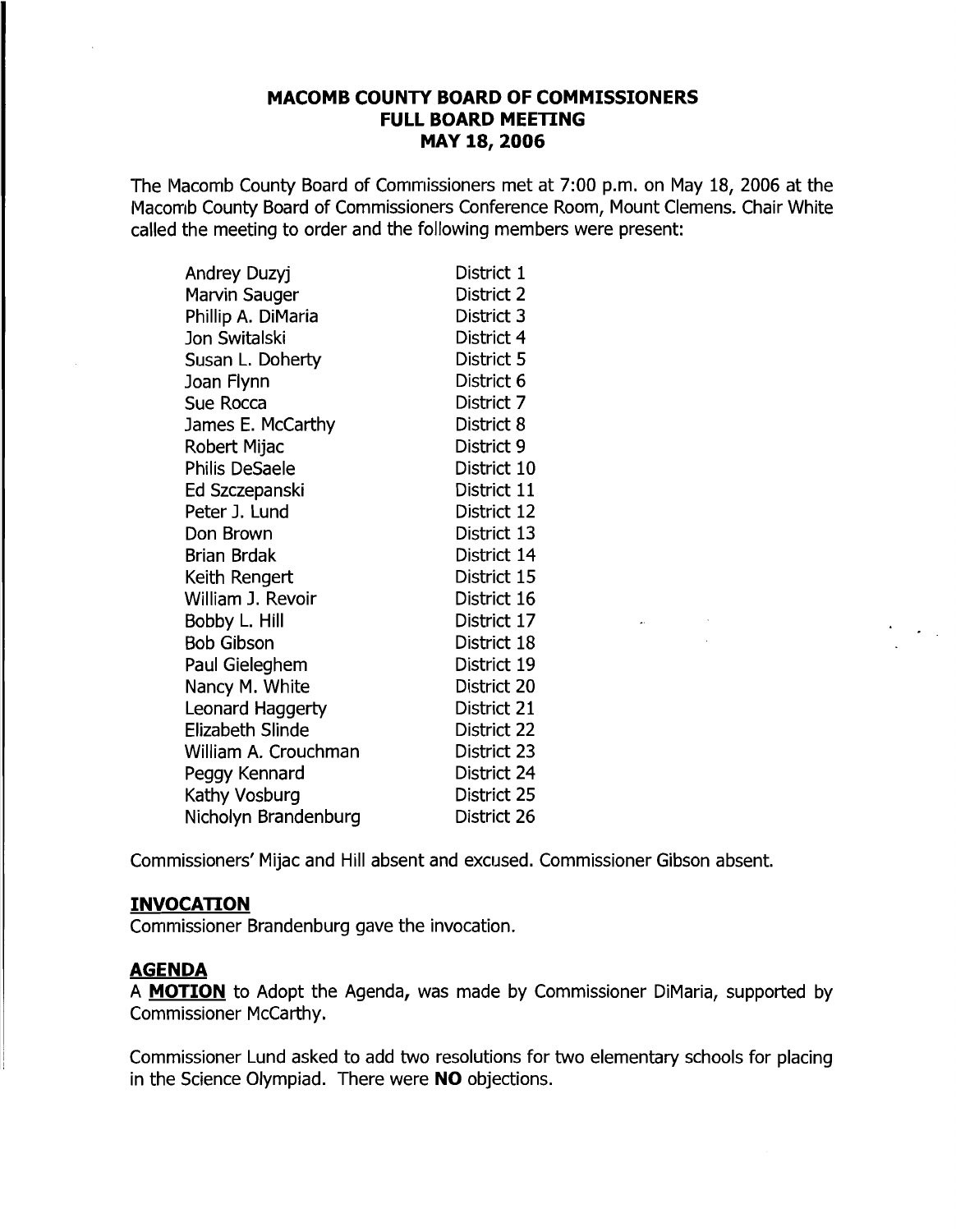Commissioner Haggerty asked to add two resolutions 1) Honoring Joseph Montgomery on his retirement as Director of Public Works for the City of Roseville and 2) Honoring John Mackovjak for 46 years on the Planning Commissioner for the City of Roseville. There were **NO** objections.

#### **THE AGENDA AS AMENDED CARRIED.**

#### **MINUTES**

A **MOTION** to approve the minutes dated April 12, 2006 (Special) and April 12, 2006 (Full) was made by Commissioner Duzyj, supported by Commissioner McCarthy, and the **MOTION CARRIED.** 

#### **PRESENTATIONS**

Commissioner Revoir presented Resolution Honoring Fire Chief John P. Murphy as he retires from the Clinton Township Fire Department.

Henry Brown, Chairman, Burial Commission Honored Richard Weaver, Director, Veterans Services Department and presented him with a Certificate of Appreciation.

Ramando Gee, Internal Revenue Service Territory Manager, Honored the Volunteers for Income Tax Preparation Assistance for Outstanding Service to the Community.

Commissioners' Rengert and Brdak presented the Richmond-Lenox EMS Team with a Resolution Commending them for Winning First Place in the State Competition.

Commissioner Sauger presented Lisa Wojno with Resolution Honoring her for her  $7<sup>th</sup>$  Bill passed in less than three and a half years as a State Representative in Lansing.

Carmella Sabaugh Presented United States Savings Bonds to the 2006 Macomb County Directory Essay Contest Winners. Thank you to Community Central Bank for sponsoring the contest as well as the judges for taking the time to read the essays and selecting the winners.

#### First Place

Joe Mazzara

Clinton Township \$100 U.S. Savings Bond (Present)

#### **Honorable Mention**

(Not in attendance)

Dayne Heike Christine LeDuc Anthony June Angela Rossi

Clinton Township \$ 50 U.S. Savings Bond Sterling Heights 50 U.S. Savings Bond Eastpointe 50 U.S. Savings Bond Eastpointe 50 U.S. Savings Bond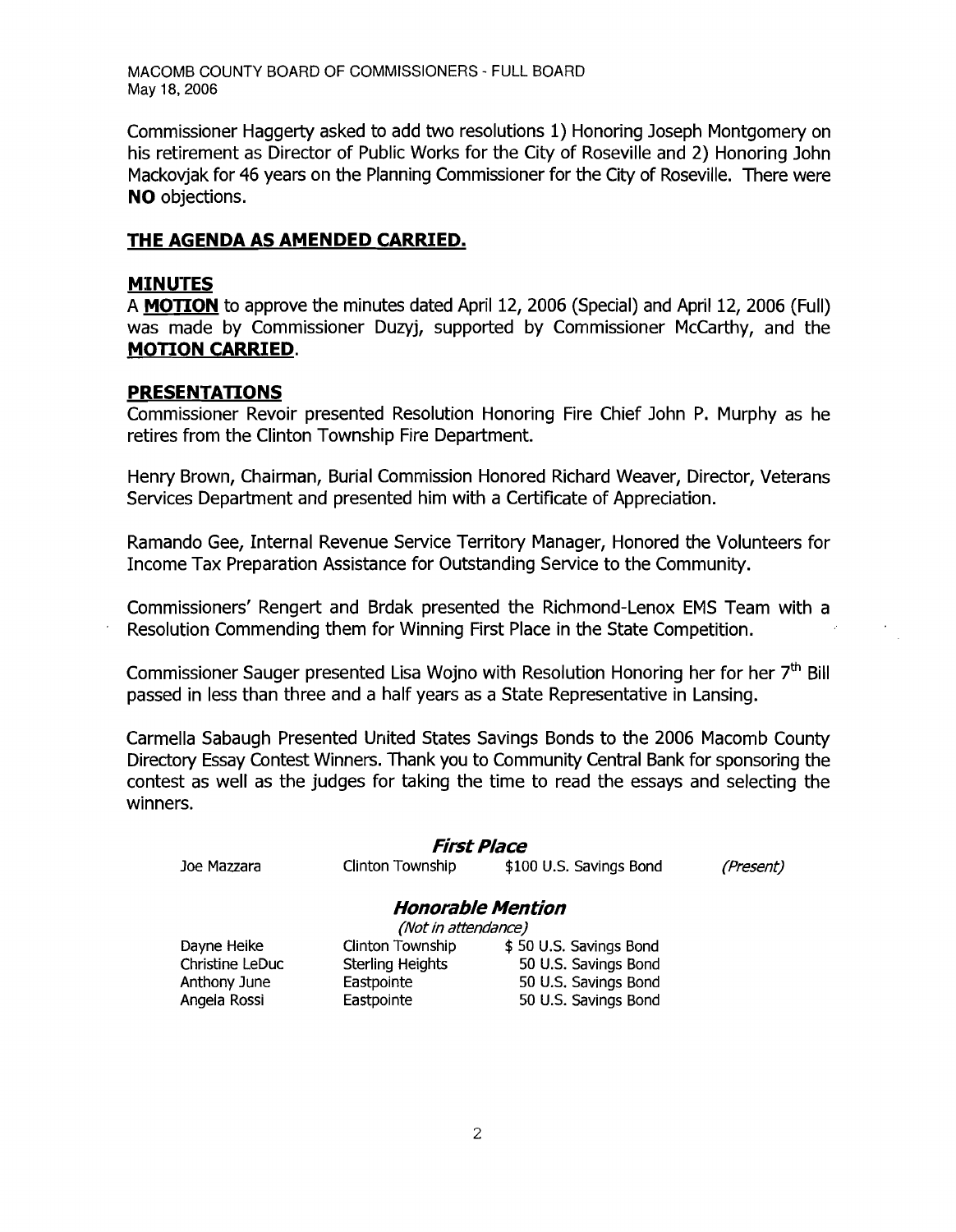## **PERSONAL PRIVILEGE**

Chair White announced her intent to withdraw from the campaign for County Commissioner-District 20. Confident she has made the right choice, she looks forward to spend time with her friends and family. She assured everyone, until the end of this year she will be fully engaged in 100% of the task of County Commissioner and Board Chair. (Written notice of withdrawal to county clerk dated 5/18/06 received and filed)

## **PUBLIC PARTICIPATION**

## **Karen Stephens, 16567Forestview Drive, Clinton Township**

Spoke regarding the removal of the Environmental Prosecutor, Mark Richardson, in the Macomb County Prosecutor's Office.

## **Robert Schimmel, President, EBI Detroit**

Wanted to introduce himself to the board. His company placed a bid on the Medical Examiner Project.

## **Gregory Murray, 66 Robertson, Mt. Clemens**

Spoke regarding crematorium in Clinton Township. Also, spoke concerning the vacancy on the board once Bob Gibson's resignation is accepted.

# **CCMMITTEE REPORTS**

# **JUSTICEAND PUBLICSAFETYCOMMITTEE - May 8, 2006**

The Clerk read the recommendations from the Justice and Public Safety Committee and a **MOTION** was made by Chairperson Rengert, supported by Vice-Chairperson Brdak, to adopt the committee recommendations.

- 1. AUTHORIZE REQUEST FOR PROPOSALS FOR THE DRIVING OF (14) 30' PILINGS AND THE DREDGING OF AREA IN FRONT OF THE MACOMB COUNTY SHERIFF'S MARINE DIVISION BOATHOUSE.
- 2. APPROVE EQUIPMENT PURCHASE CHANGES IN THE AMOUNT OF \$197,133 FOR MOTOROLA CHANGE ORDER 007 FOR PHASE IV OF THE MACOMB COUNTY PUBLIC SAFETY COMMUNICATIONS SYSTEM (SEALED RFP:-02 WIRELESS VOICE SYSTEM). OF THIS AMOUNT \$78/278 IS BEING ALLOCATED FROM THE SHERIFF'S OFFICE 9 1-1 FUNDING AND THE REMAINING \$118/855 ALREADY EXISTS WITHIN THE PROJECT BUDGET.
- 3. APPROVE A COMMUNITY ORIENTED POLICING SERVICES (COPS) GRANT APPLICATION IN THE AMOUNT OF \$148,084 FOR INTEROPERABLE COMMUNICATIONS EOUIPMENT AS RECOMMENDED BY THE DIRECTOR OF EMERGENCY MANAGEMENT AND COMMUNICATIONS. NO COUNTY MATCH REQUIRED.
- 4. APPROVE THE INTERAGENCY COORDINATION AND COOPERATION AGREEMENT FOR THE REBANDING PROJECT AS RECOMMENDED BY THE DIRECTOR OF EMERGENCY MANAGEMENT AND COMMUNICATIONS.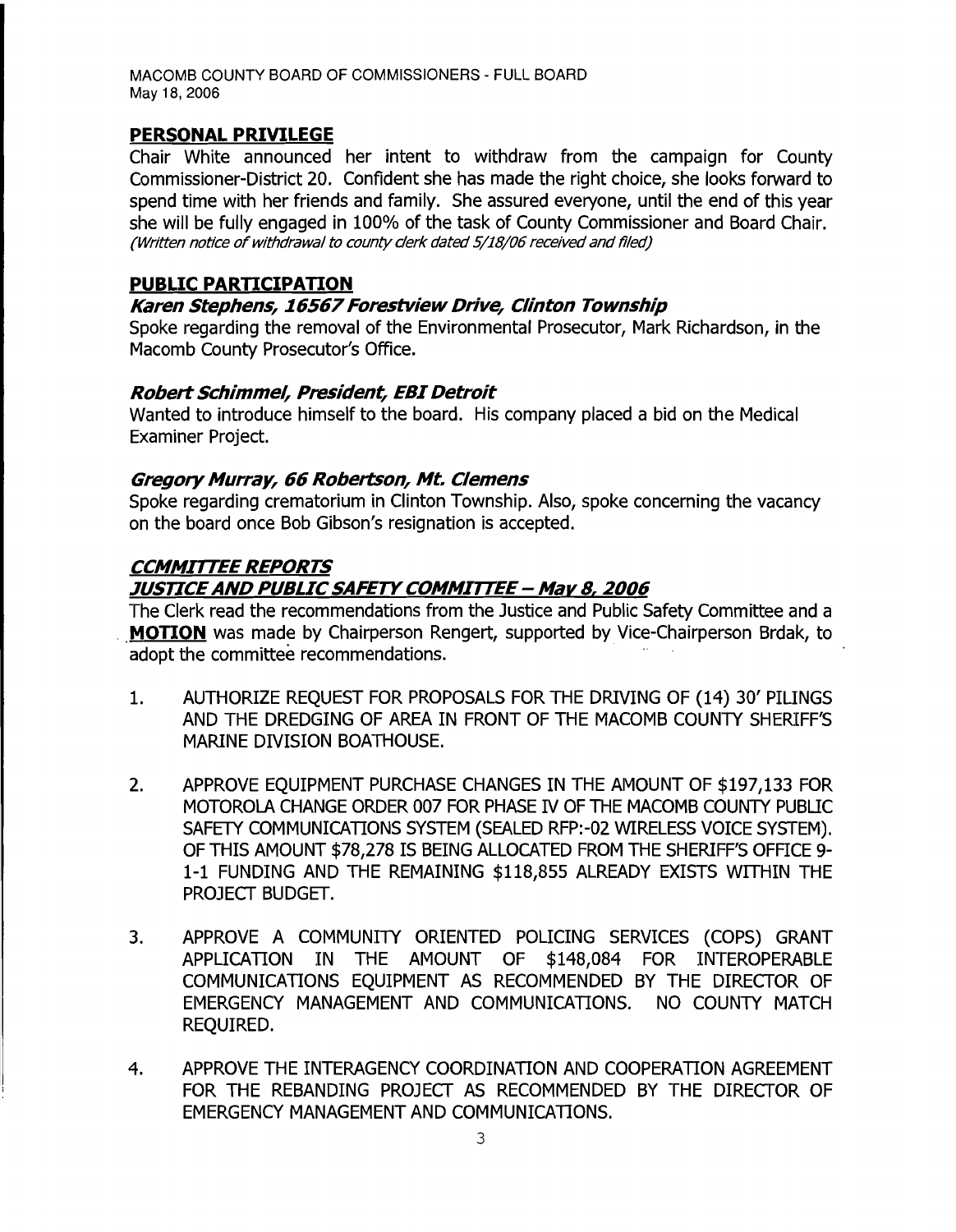# **THE MOTION CARRIED.**

## *LEGISLATIVE AND ADMINISTRATIVE SERVICES COMMITTEE* **-** *Mar* **8,** *2006*

The Clerk read the recommendations from the Legislative and Administrative Services Committee and a **MOTION** was made by Chairperson Lund, supported by Vice-Chairperson Switalski, to adopt the committee recommendations.

Commissioner Rocca asked her **NO** vote be carried over from committee on la). There were **NO** objections.

Commissioner Brandenburg asked to record her **NO** vote on la). There were **NO**  objections.

- 1. APPROVE THE FOLLOWING MISCELLANEOUS DEPARTMENT REQUESTS:
	- (a) ONE SONY IP CAMERA FOR THE INFORMATION TECHNOLOGY DEPARTMENT AT A COST NOT TO EXCEED \$1,460; FUNDING IS AVAILABLE IN THE IT CAPITAL EQUIPMENT ACCOUNT AND FROM THE THREE DONATION CHECKS TOTALING \$400 THAT WAS PRESENTED FROM THE MICHIGAN AUDUBON SOCIETY;
	- (b) FOUR SCANNERS WITH KOFAX CARDS AND CABLES, FOUR STANDARD PERSONAL COMPUTERS WITH 21" MONITORS, 25 DYMO LABEL WRITER 400 TURBO PRINTERS, AND FOUR MICROSOFT OFFICE LICENSES FOR JUVENILE COURT AND JUDICIAL AIDE AT A COST NOT TO EXCEED \$61,286,44; FUNDING IS AVAILABLE IN THE IT CAPITAL EQUIPMENT FUND;
	- (c) ONE DELL 810 LAPTOP COMPUTER, ONE MICROSOFT OFFICE LICENSE, ONE LAVASOFT AD-AWARE LICENSE, ONE ZONE ALARM ANTI-VIRUS LICENSE, AND ONE HEWLETT PACKARD MP 2210 COMPUTER PROJECTOR FOR THE JUVENILE JUSTICE CENTER AT A COST NOT TO EXCEED \$3,797.72; FUNDING IS AVAILABLE IN THE IT CAPITAL EQUIPMENT FUND;
	- (d) ONE CISCO SWITCH FOR MCCSA AT A COST NOT TO EXCEED \$3,474; FUNDING IS AVAILABLE IN THE IT CAPITAL EQUIPMENT ACCOUNT;
	- (e) ONE LAPTOP COMPUTER, ONE EXTRA BATTERY, ONE NEXTEL AIRCARD, ONE HP DIGITAL PROJECTOR, ONE MICROSOFT OFFICE 2003 LICENSE, ONE GROUPWISE LICENSE, ONE ZONE ALARM LICENSE, AND ONE AD-AWARE LICENSE FOR MSU EXTENSION SERVICES AT A COST NOT TO EXCEED \$3,868.98; FUNDING IS AVAILABLE IN THE MSUE-BRIGHT HORIZON FUND AND THE \$50 PER MONTH NEXTELjSPRINT AIRCARD MONTHLY SERVICE FUNDING IS AVAILABLE IN THE IT TELECOMMUNICATION FUND;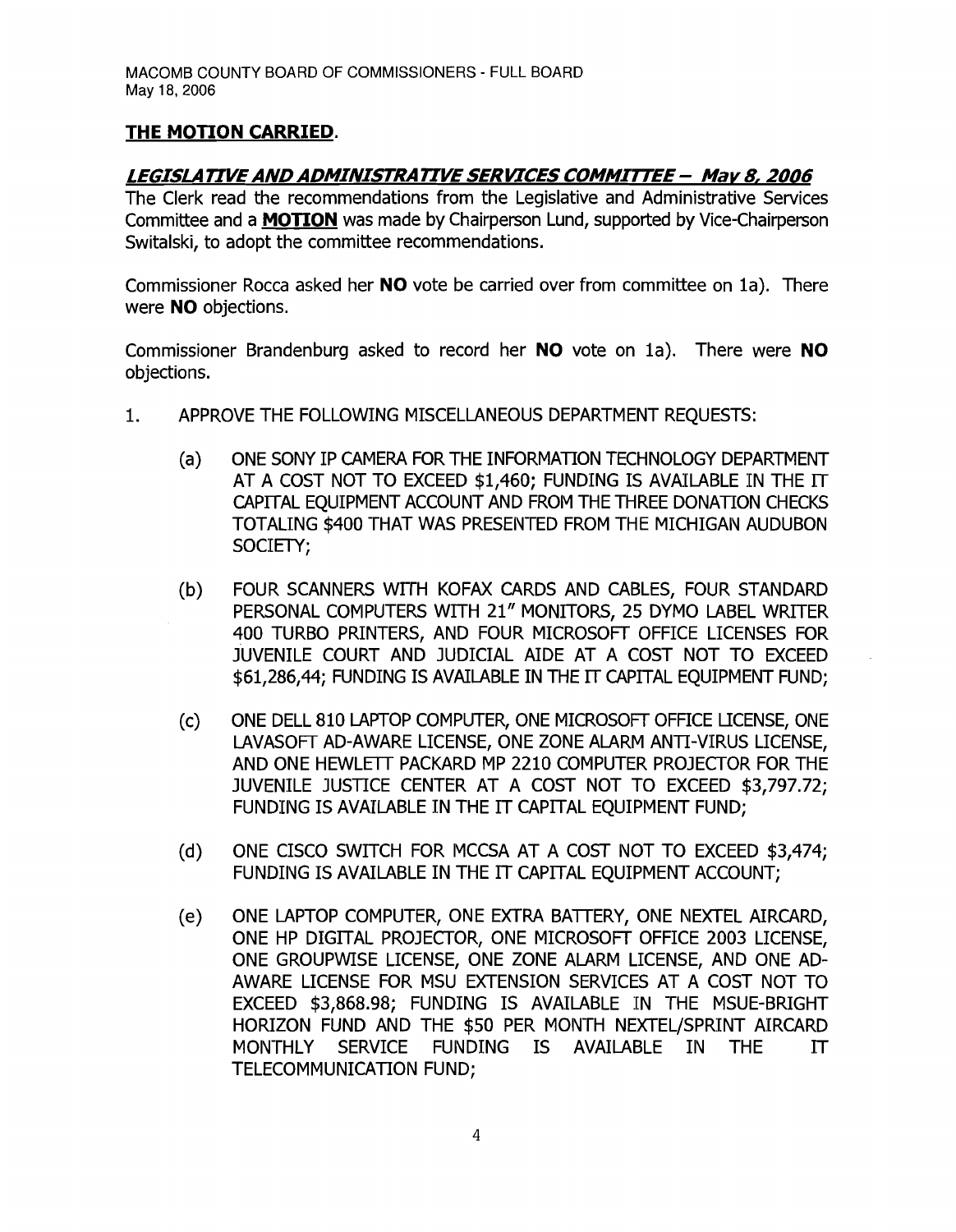- (f) ONE PRINTER FOR THE PLANNING AND ECONOMIC DEVELOPMENT DEPARTMENT - COMMUNITY DEVELOPMENT REHABILITATION AT A COST NOT TO EXCEED \$1,355; FUNDING IS AVAILABLE IN THE PLANNING ADMINISTRATION NEW EQUIPMENT FUND; AND
- (g) FIVE VISUAL HEALTH NET USER LICENSES AT A COST NOT TO EXCEED \$9,375; FUNDING IS AVAILABLE IN THE PUBLIC HEATH - COMPUTER PROJECTS FUND.
- 2. AWARD BID 07-05 FOR THE CHAMELEON ANIMAL SHELTER MANAGEMENT SYSTEM TO HLP INC., AT A TOTAL PROJECT COST NOT TO EXCEED \$29,900 FOR THE ANIMAL SHELTER DIVISION OF THE PUBLIC HEALTH DEPARTMENT; FUNDING IS AVAILABLE IN THE PUBLIC HEALTH DEPARTMENT - COMPUTER PROJECTS FUND.
- 3. ACCEPT \$451,162 IN REMONUMENTATION PROGRAM GRANT FUNDS PROVIDED BY THE STATE OF MICHIGAN, OFFICE OF LAND SURVEY AND REMONUMENTATION. AUTHORIZE ITS INCLUSION IN THE COUNTY REMONUMENTATION BUDGET. FILE THE WORK COMPLETED STATUS REPORT REGARDING THE 1993-2005 REMONUMENTATION PROGRAM.

#### **THE MOTION CARRIED.**

#### **OPERA TIONA! SERVICES COMMITTEE - Mav 9, 2006**

The Clerk read the recommendations from the Operational Services Committee and a **MOTION** was made by Vice-Chairperson Kennard, supported by Commissioner Brandenburg, to adopt the committee recommendations.

Commissioner Kennard asked to separate Motion #4 and #5. There were **NO** objections.

A vote was taken on the following:

1. AUTHORIZE PAYMENT FOR THE WORK PERFORMED AS FOLLOWS:

| MARTHA T. BERRY                            | ELLISDON MICHIGAN                       | \$234,363.96 |
|--------------------------------------------|-----------------------------------------|--------------|
| 42-2 DISTRICT<br><b>COURT</b>              | <b>PARTNERS IN</b><br>ARCHITECTURE, PLC | 24,960.00    |
| <b>NEW PUBLIC</b><br><b>WORKS BUILDING</b> | PROJECT CONTROL<br><b>SYSTEMS</b>       | 276,120.00   |
| <b>HALL ROAD</b><br><b>WAREHOUSE</b>       | <b>WAKELY ASSOCIATES</b>                | 8,400.00     |
| <b>JUVENILE JUSTICE</b><br><b>CENTER</b>   | <b>WAKELY ASSOCIATES</b>                | 92,706.98    |

FURTHER, FUNDS ARE AVAILABLE IN THE CAPITAL BUDGET.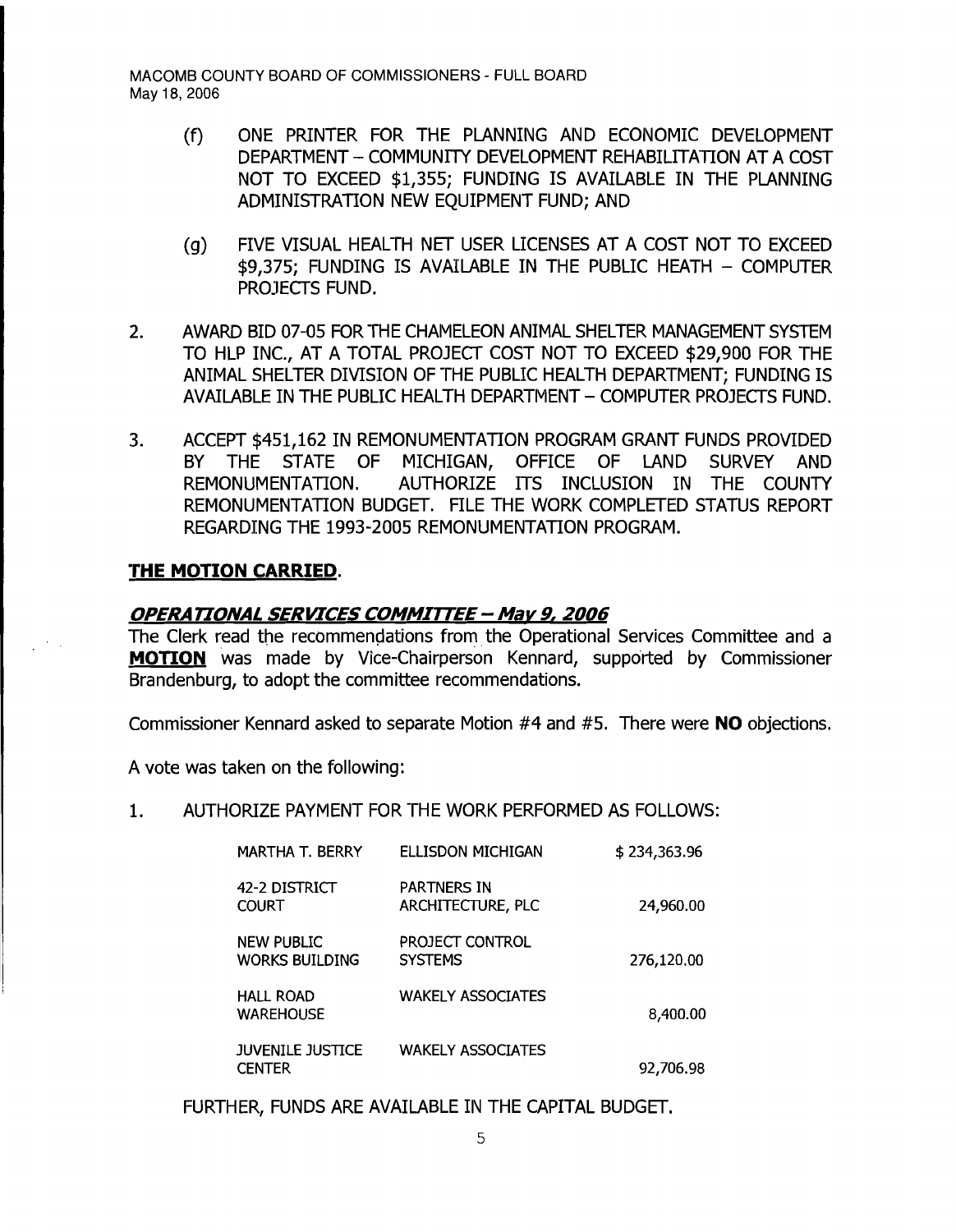- 2. APPROVE CHANGE ORDER #16 FOR THE MARTHA T. BERRY MEDICAL CARE FACILITY ADDITION/RENOVATION PROJECT IN THE AMOUNT OF \$18,438.00 AS PRESENTED BY THE ARCHITECT, EDMUND LONDON & ASSOCIATES, INC.; FUNDS FOR THIS PROJECT ARE IN THE CAPITAL BUDGET.
- 3. AWARD THE 2006 ROOFING PROJECT (MARTHA T. BERRY LAUNDRY ROOM, MECHANICAL ROOM AND CONNECTING CORRIDOR) TO THE LOW BIDDER, LUTZ ROOFING COMPANY, INC., IN THE AMOUNT OF \$168,400.00; FUNDS FOR THIS PROJECT ARE IN THE CAPITAL BUDGET.
- 6. APPROVE THE APPLICATION FOR CORRIDOR USE/ACCESS PERMIT AND PROCEDURES FOR THE MACOMB ORCHARD TRAIL.

## **THE MOTION CARRIED**

#### **SEPARATED MOTION**

4. AUTHORIZE THE BOARD CHAIR TO SIGN THE MACOMB ORCHARD TRAIL COMMISSIONER LICENSE AGREEMENT WITH AMERICAN HOUSE SENIOR LIVING RESIDENCES.

## **SEPARATED MOTION**

5. AUTHORIZE THE BOARD CHAIR TO SIGN THE NECESSARY DEEDS FOR THE TRANSFER OF PROPERTY IN THE CITY OF RICHMOND AND RICHMOND TOWNSHIP FOR THE DEVELOPMENT OF PHASES II AND III OF THE MACOMB ORCHARD TRAIL.

A **MOTION TO REFER BACK TO COMMITTEE** was made by Commissioner Kennard, supported by Commissioner Revoir.

A discussion ensued.

Commissioner Kennard withdrew her **MOTION TO REFER.** 

**THE MOTIONS CARRIED,** with the caveat they may need to go back to committee.

## **PLANNINGAND ECONOMIC DEVELOPMENTCOMMITTEE - Mar 9, 2006**

The Clerk read the recommendation from the Planning and Economic Development Committee and a **MOTION** was made by Chairperson Vosburg, supported by Vice-Chair Duzyj, to adopt the committee recommendation.

1. APPROVE THE 2006-2008 CONSOLIDATED PLAN FOR THE MACOMB HOME CONSORTIUM AND THE 2006 ANNUAL PLAN FOR THE URBAN COUNTY OF MACOMB, AND AUTHORIZE THE BOARD CHAIR TO SUBMIT SAME TO THE U. S. DEPARTMENT OF HOUSING AND URBAN DEVELOPMENT.

# **THE MOTION CARRIED.**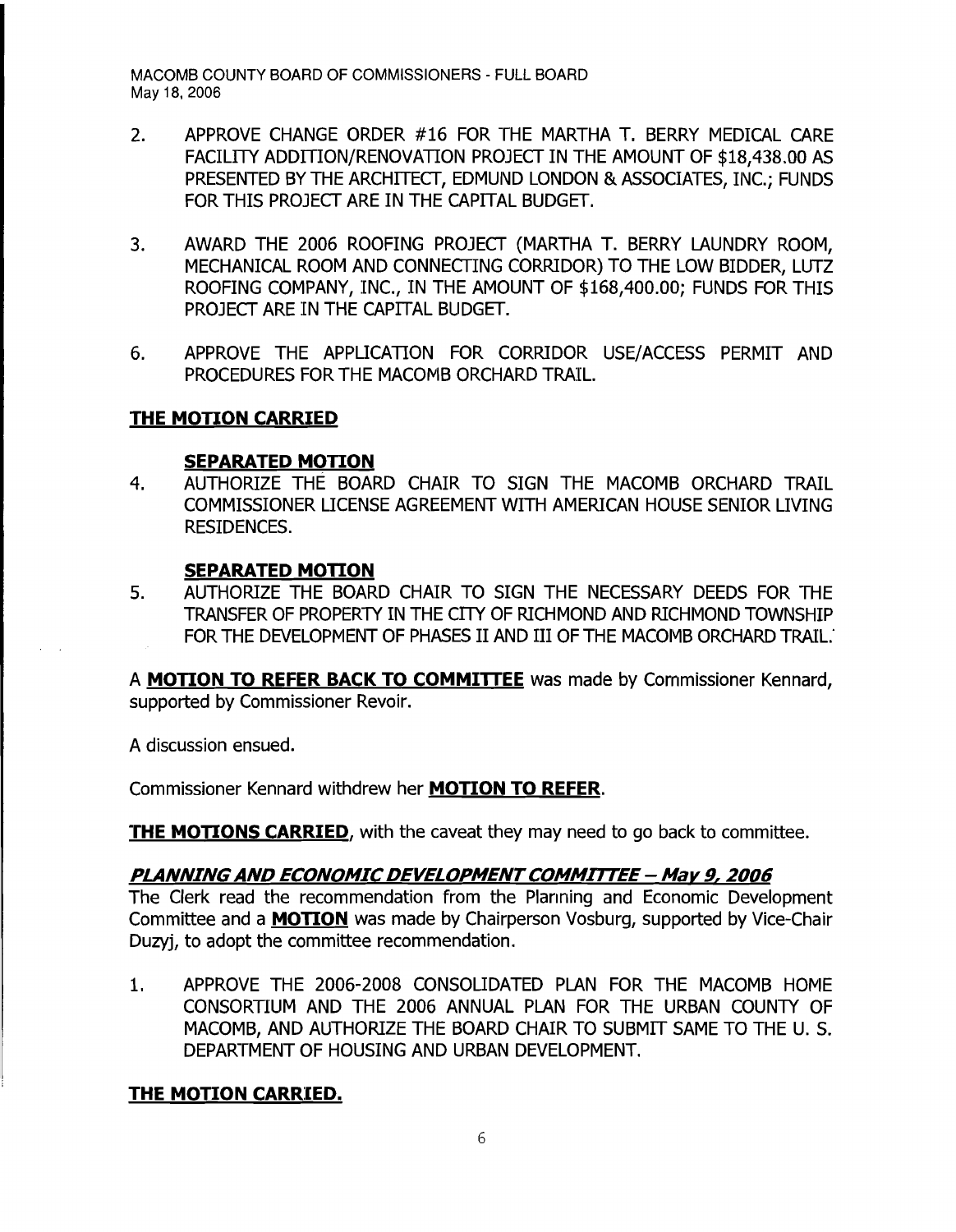## **COMMUNITYSERVICES COMMITTEE - May** *10,* **2006**

The Clerk read the recommendations from the Community Services Committee and a **MOTION** was made by Chairperson Doherty, supported by Vice-Chairperson DeSaele, to adopt the committee recommendations.

- 1. AUTHORIZE THE MACOMB COUNTY COMMUNITY SERVICES AGENCY TO SUBMIT THE HEAD START CONTlNUATION GRANT APPLICATION FOR 2006-2007.
- 2. AUTHORIZE MSU EXTENSION SERVICE/4C ON BEHALF OF THE MACOMB COUNTY BOARD OF COMMISSIONERS TO ACCEPT THE MICHIGAN COMMUNITY COORDINATED CHILD-CARE ASSOCIATION CONTRACT WITH THE MICHIGAN 4C ASSOCIATION IN THE AMOUNT OF \$48,000 FROM JANUARY 1, 2006 THROUGH SEPTEMBER 30, 2006.

# **THE MOTION CARRIED.**

# **SENIOR CITIZENS COMMITTEE- Mar** *10,* **2006**

The Clerk read the recommendations from the Senior Citizens Committee and a **MOTION**  was made by Vice-Chairperson Rocca, supported by Commissioner Brown, to adopt the committee recommendations.

Commissioner Brandenburg asked to separate Motion #3. There were **NO** objections.

A vote was taken on the following:

- 1. ACCEPT ONE DONATION CHECK TOTALING \$861.75 FROM RMS COMMUNICATIONS GROUP. DONATION WILL BE DEPOSITED INTO THE SPECIAL NEEDS ADMINISTRATION FUND FOR FUTURE PURCHASE OF A NEW HP LASER JET PRlNTER (TOTAL COST \$1,468.53 + LINE DROP OF \$250).
- 2. ACCEPT A DONATION CHECK TOTALING \$1,894 FROM MACOMB COUNTY COUNCIL ON AGING FOR THE PURCHASE OF ONE WIRELESS LAPTOP COMPUTER.
- 4. ACCEPT MEMORANDUM OF UNDERSTANDING BETWEEN MACOMB COUNTY COMMUNITY COLLEGE AND THE MACOMB COUNTY DEPARTMENT OF SENIOR CITIZEN SERVICES.

## **THE MOTION CARRIED.**

## **SEPARATED MOTION**

3. ACCEPT AREA AGENCY ON AGING 1-B's CONTRACT ADDENDUM FOR PERIOD COVERING 10/1/05 TO 9/30/06 DECREASING THE LEGAL ASSISTANCE PROGRAM BUDGET.

**THE MOTION CARRIED,** with Commissioner Brandenburg voting NO.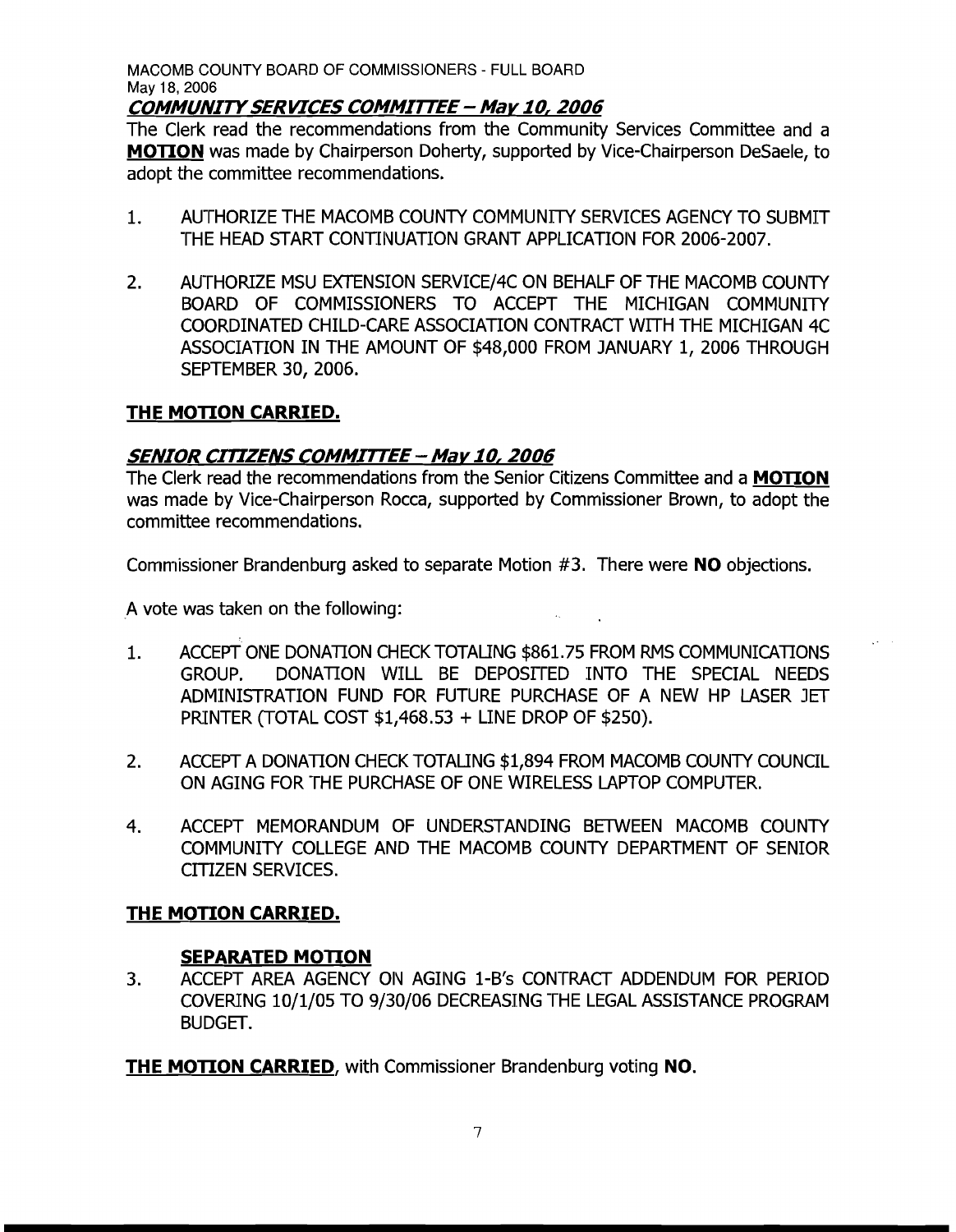# **HEALTH SERVICES COMMITTEE - Mar 11,2006**

The Clerk read the recommendation from the Health Services Committee and a **MOTION** was made by Chairperson Gieleghem, supported by Vice-Chairperson Brown, to adopt the committee recommendation.

- 1. AUTHORIZE THE HEALTH DEPARTMENT TO ACCEPT A GRANT IN THE AMOUNT OF \$962,200 FROM THE U.S. ENVIRONMENTAL PROTECTION AGENCY FOR DRINKING WATER PROTECTION IN LAKE ST. CLAIR.
- 2. APPROVE CHANGE ORDER #1 IN THE AMOUNT OF UP TO \$22,000 IN THE COUNTY'S AGREEMENT WITH ENVIRONMENTAL CONSULTING AND TECHNOLOGY. INC., FOR DATA MANAGEMENT AND DISSEMINATION SERVICES.
- 3. APPROVE CHANGE ORDER #1 IN THE AMOUNT OF UP TO \$40,000 IN THE COUNTY/S AGREEMENT WITH THE U.S. GEOLOGICAL SURVEY (USGS) FOR WATER RESOURCES INVESTIGATIONS.

## **THE MOTION CARRIED.**

## **PERSONNEL COMMITTEE - May 15, 2006**

The Clerk read the recommendations from the Personnel Committee and a **MOTION** was made by Chairperson Mijac, supported by Vice-Chairperson Crouchman, to adopt the committee recommendations.

Commissioner Brandenburg asked her **NO** vote be carried forward from committee on Motion #2. There were **NO** objections

- 1. APPROVE THE RECLASSIFICATION OF ONE FULL-TIME ADMINISTRATIVE ASSISTANT III, DATA ANALYSIS COORDINATOR, TO ONE FULL-TIME ADMINISTRATIVE ASSISTANT IV, INFORMATION SYSTEMS PROJECT MANAGER POSITION IN THE COMMUNITY MENTAL HEALTH DEPARTMENT.
- 2. APPROVE THE RECLASSIFICATION OF ONE ACCOUNT CLERK IV POSITION TO A NEW CLASSIFICATION OF CASE MANAGER AND THE ADDITION OF TWO CASE MANAGERS DUE TO MODIFICATION IN CONTRACT #02-152-05.
- 3. APPROVE THE CREATION OF ONE BUDGETED POSITION ENTITLED CONTINUUM OF CARE COORDINATOR IN THE MACOMB COUNTY COMMUNITY SERVICES AGENCY.
- 4. APPROVE CERTAIN PERSONNEL ADJUSTMENTS AT MACOMB COUNTY COMMUNITY SERVICES AGENCY AS OUTLINED IN A MAY 8, 2006 CORRESPONDENCE FROM THE HUMAN RESOURCES DEPARTMENT DIRECTOR.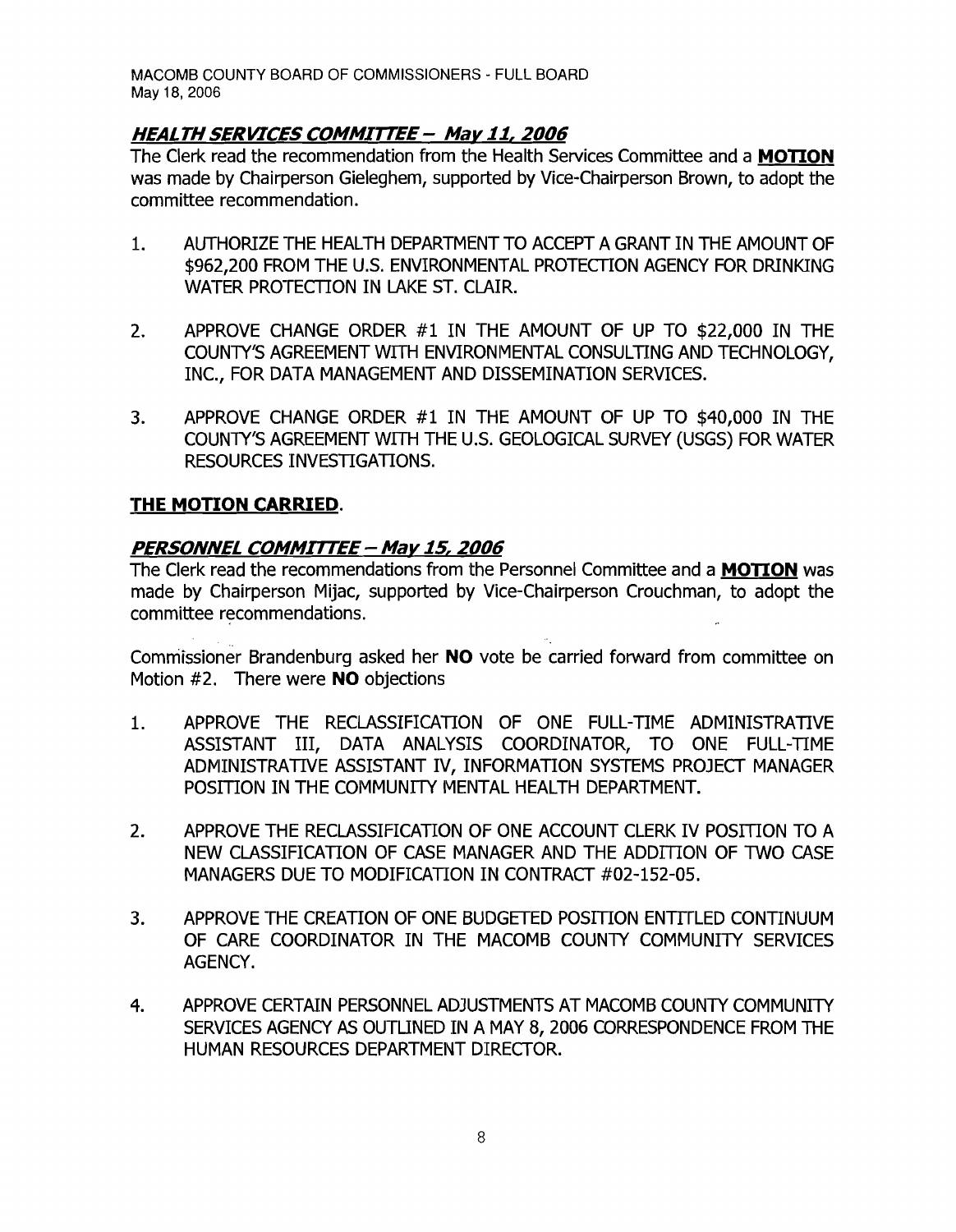- 5. APPROVE THE ELIMINATION OF THE ASSISTANT DIRECfOR CLASSIFICATION AND RECLASSIFY THREE APPRAISER III POSITIONS TO A NEW CLASSIFICATION OF EQUALIZATION MANAGER IN THE EQUALIZATION DEPARTMENT.
- 6. APPROVE THE CREATION OF ONE SCADA SYSTEM MANAGER POSITION IN THE OFFICE OF PUBLIC WORKS.

## **THE MOTION CARRIED.**

# **AD HOC COMMITTEE ONSPACEAND LAND NEEDS - May 15, 2006**

The Clerk read the recommendations from the Committee and a **MOTION** was made by Chairperson Crouchman, supported by Vice-Chairperson Revoir, to adopt the committee recommendations.

- 1. AWARD THE 42<sup>ND</sup> DISTRICT COURT DIVISION II PROJECT TO THE LOW BIDDER, KRS - A E EQUITES, LLC, INCLUDING ALTERNATIVES #1 (\$14,000) AND #5(\$4,400) FOR A GRAND TOTAL AMOUNT OF \$6,108,600.00; FUNDS FOR THIS PROJECT ARE AVAILABLE IN THE CAPITAL BUDGET.
- 2. POSTPONE THE COUNTY BUILDING RENOVATIONS PROJECT AND DIRECT THE ARCHITECT NOT TO PROCEED WITH SOLICITATION OF BIDS.

## **THE MOTION CARRIED.**

## **BUDGET COMMITTEE - May 16, 2006**

The Clerk read the recommendations from the Budget Committee and a **MOTION** was made by Chairperson Crouchman, supported by Vice-Chairperson Revoir, to adopt the committee recommendations.

 $\mathcal{F}_{\mathcal{A}}$ 

Commissioner Doherty indicated **NO** votes from committee have not been recorded. Record the following **NO** votes on Motion #8 from committee: Doherty, Gielegham, Brdak, Szczepanski, Crouchman, White, Brandenburg and Revoir. There were **NO** objections.

**NO** votes from committee were asked to be carried forward as follows:

Motion #3d): Brdak, Crouchman, Doherty, Gieleghem, Mijac and White.

Motion #4a): McCarthy.

Motion #6): Brandenburg, Brdak and Gieleghem.

Motion #7): Brandenburg and Revoir **add** Szczepanski and Brandenburg.

Commissioner Brandenburg asked to separate Motions #2, #4 and #9. There were **NO**  objections.

A vote was taken on the following: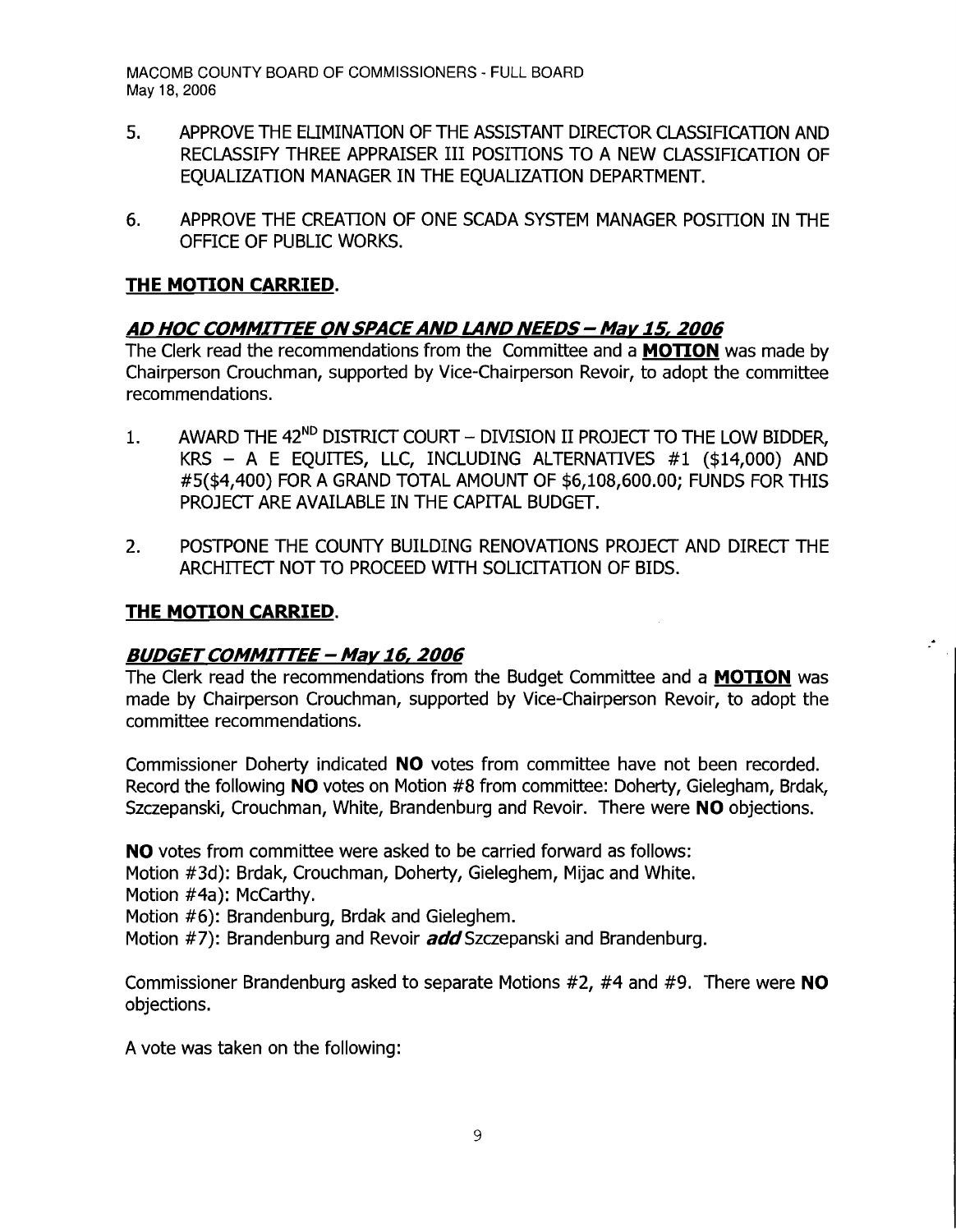- 1. APPROVE TO REDUCE THE 2006 SOIL CONSERVATION ALLOCATION BY 3% OR \$1,350 IN ACCORDANCE WITH THE LETTER DATED MARCH 30, 2006 FROM THE MACOMB CONSERVATION DISTRICT, VOLUNTARILY PROPOSING SAID CUT IN LINE WITH OTHER COUNTY DEPARTMENTS.
- 3. APPROVE THE FOLLOWING:
	- (a) APPROPRIATE \$210,000 TO MAINTAIN THE ADULT FELONY DRUG COURT AND APPLY FOR FEDERAL AND STATE ADULT FELONY DRUG COURT GRANTS;
	- (b) AUTHORIZE TO ENTER AN ADDENDUM TO THE SHERIFF'S DEPARTMENT EXISTING HARRISON TOWNSHIP LAW ENFORCEMENT CONTRACT FOR ONE ADDITIONAL DEPUTY SHERIFF FOR A SIX MONTH PERIOD BEGINNING JUNE 1, 2006 THROUGH NOVEMBER 30, 2006 AT A COST OF \$60,275 TO BE PAID FOR BY HARRISON TOWNSHIP;
	- (c) ACCEPT \$85,000 IN GRANT FUNDING AND HIRE ONE DEPUTY SHERlFF AND LEASE ONE VEHICLE FOR ASSIGNMENT TO THE TRI-COUNTY TASK FORCE: AND
	- (d) APPROVE THE HIRING OF FOUR SUMMER HELP FOR WORK AT THE MACOMB COUNTY SHERIFF'S OFFICE AND MARINE DIVISION. COSTS NOT TO EXCEED \$8,000. FUNDING IS AVAILABLE IN THE CONTINGENCY ACCOUNT.
- 5. ADOPT OPTION 4 (AS SUBMITTED BY MS. DARLENE LaBELLE, DIRECTOR, MACOMB COUNTY LIBRARY) OF THE CIRCUIT COURT'S PROPOSAL REGARDING THE FUNDING FOR THE MACOMB COUNTY LAW LIBRARY.
- 6. AUTHORIZE THREE SUMMER HELP EMPLOYEES FOR THE PURCHASING DEPARTMENT AT A COST NOT TO EXCEED \$6,789; FUNDING IS AVAILABLE IN THE 2006 CONTINGENCY ACCOUNT.
- 7. ADOPT A CONTINUATION BUDGET FOR THE 2007 BUDGET YEAR.
- 8. APPROVE THE HIRING OF TWO SUMMER HELP EMPLOYEES TO WORK FOR EIGHT WEEKS FOR MSU EXTENSION AT A COST NOT TO EXCEED \$4,900. FUNDING IS AVAILABLE IN THE CONTINGENCY ACCOUNT.

#### **THE MOTION CARRIED.**

## **SEPARATED MOTION**

2. AUTHORIZE TO NEGOTIATE A LEASE AGREEMENT WITH LAKESHORE LEGAL AID AND LEGAL AID AND DEFENDERS ASSOCIATION AT THE VERKUILEN BUILDING.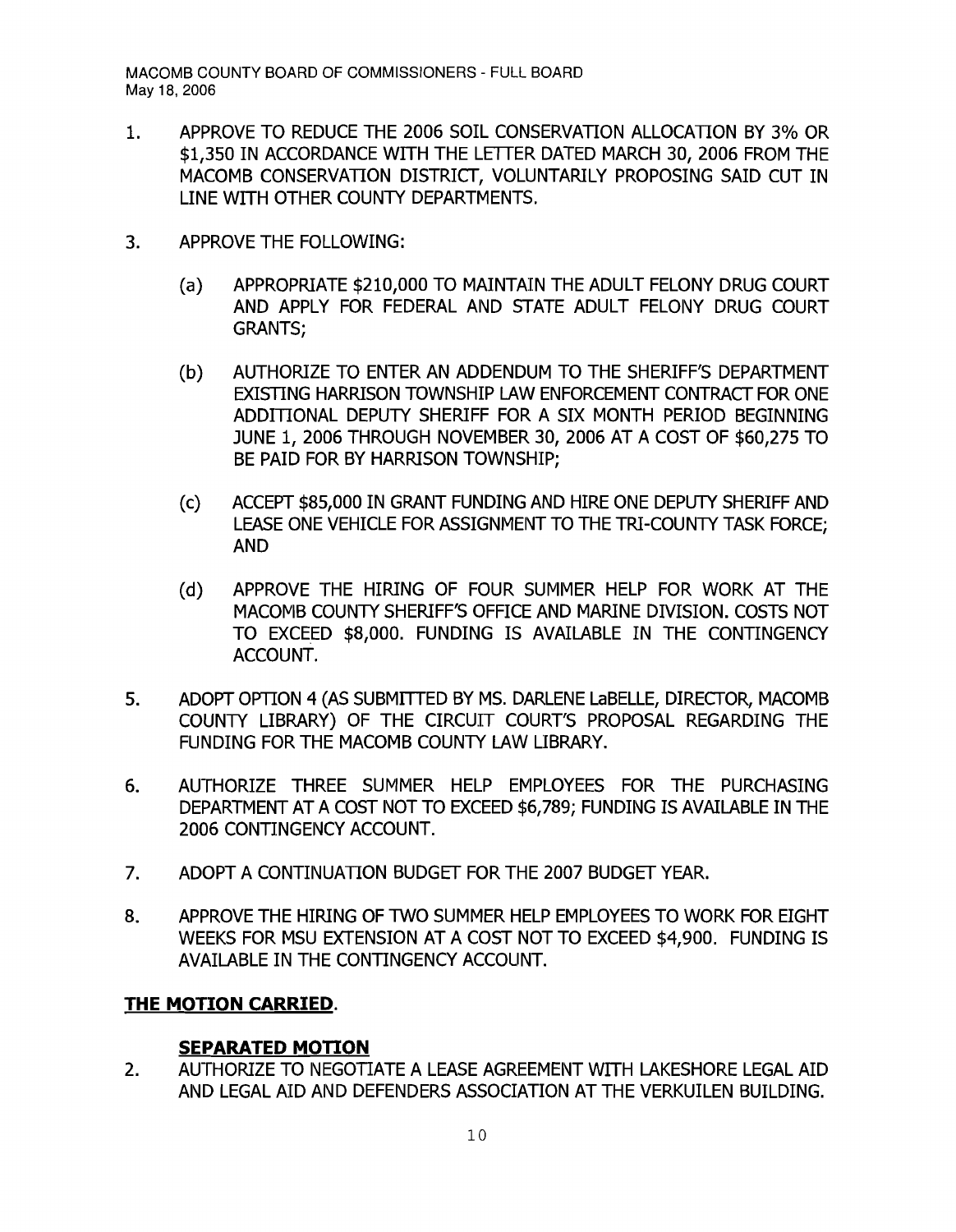A **MOTION TO AMEND** to add the language after the words Negotiate a Lease: **for a six month probationary period,** supported by Commissioner Szczepansk. A hand vote was taken and the **MOTION FAILED**.

# **THE MOTION CARRIED.**

#### **SEPARATED MOTION**

- 4 APPROVE THE FOLLOWING:
	- $(a)$  AWARD BIDS #4-06 TELECOMMUNICATION SYSTEM AND #5-06 CISCO NETWORK ELECTRONICS AND SERVICES TO THE LOWEST QUALIFIED BIDDER, NETech CORPORATION, AT A TOTAL COST NOT TO EXCEED \$2,473,640; FUNDS IN THE AMOUNT OF \$1,200,000 AVAILABLE IN THE TELECOMMUNICATIONS FUND; APPROPRIATION OF THE BALANCE OF \$1,273,640 IS AVAILABLE FROM THE CAPITAL PROJECT IMPROVEMENT FUND: AND ADDITION OF ONE PROJECT MANAGER POSITION IN INFORMATION TECHNOLOGY, FUNDING AVAILABLE WITHIN THE IT TELECOMMUNICATIONS BUDGET, AS DETAILED IN CORRESPONDENCE FROM THE IT DIRECTOR; AND
	- (b) AUTHORIZE THE MACOMB CABLE NETWORK TO DEVELOP AN INTERNET ELECTION RESULTS SYSTEM TO REPORT ELECTION RESULTS IN THE 2006 AUGUST PRIMARY ELECTION AND THE 2006 NOVEMBER GENERAL ELECOON WITH DETAILS TO BE WORKED OUT BETWEEN THE COUNTY CLERK AND MACOMB CABLE NETWORK AT A COST NOT TO EXCEED \$5,000 PER ELECTION FOR A TOTAL COST NOT TO EXCEED \$10,000 IN 2006. FUNDING IS AVAILABLE IN THE CONTINGENCY ACCOUNT.

A **MOTION TO AMEND** Motion 4a) was made by Commissioner Brandenburg to remove One Project Manager Position in Information Technology, supported by Commissioner Szczepanski.

# **THE MOTION TO AMEND FAILED.**

## **THE MOTION CARRIED,**

## **SEPARATED MOTION**

- 9. APPROVE THE FOLLOWING GRANT REQUESTS FROM THE ENVIRONMENTAL PROBLEMS: LAKE/RIVER FUND:
	- $(a)$  \$25,000 TO CLINTON TOWNSHIP LOG JAM REMOVAL;
	- $(b)$  \$40,000 TO CLINTON TOWNSHIP CONTINUE CREATION OF THE TOWNSHIP STORM SEWER UTILITY MAP;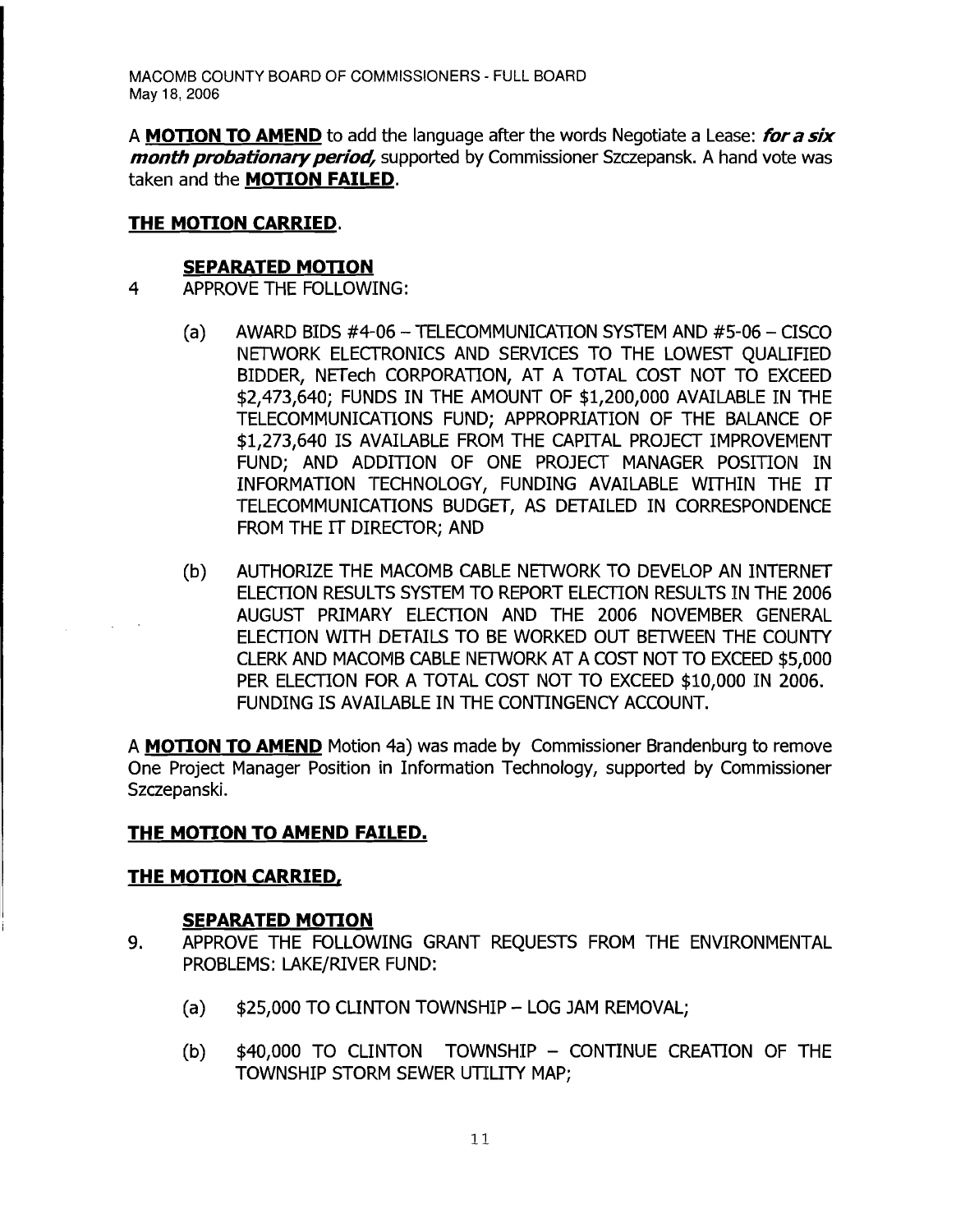- (c) \$35,000 TO CITY OF MT. CLEMENS POLLUTION CONTROL MEASURES;
- (d) \$40,000 TO CITY OF NEW BALTIMORE INFILTRATION AND INFLOW STUDY;
- (e) \$40,000 TO RAY TOWNSHIP POLLUTION PREVENTION:
- $(f)$  \$16,125 TO BRUCE TOWNSHIP REMEDIATION; AND
- (g)  $$40,000$  TO CITY OF STERLING HEIGHTS REMEDIATION

A **MOTION TO AMEND** to add the language: a 50% match will be required of the communities was made by Commissioner Brandenburg, supported by Commissioner Szczepanski.

A lengthy discussion ensued.

#### **THE MOTION TO AMEND FAILED.**

**THE MOTION CARRIED, with Commissioner Brandenburg voting NO.** 

#### **FINANCE COMMIrrEE - Mar 17, 2006**

The Clerk read the recommendations from the Finance Committee and a **MOTION** was made by Chairperson Slinde, supported by Vice-Chairperson DiMaria, to adopt the committee recommendations.

Commissioner Brandenburg asked her **NO** vote be recorded from committee on the following bills: Cooking Light, magazine subscription, contraceptives and Shamrock Cab. There were **NO** objections.

- 1. APPROVE THE MONTHLY BILL (WITH CORRECTIONS, DELETIONS AND/OR ADDENDA) AND AUTHORIZE PAYMENT; FURTHER, TO APPROVE THE PAYROLL IN THE TOTAL AMOUNT OF \$10,159,581.10, WITH NECESSARY MODIFICATIONS TO THE APPROPRIATIONS.
- 2 APPROVE THE AGREEMENT BETWEEN MACOMB COUNTY AND GOVERNMENT PAYMENT SERVICES (GPS).
- 3. CONCUR WITH THE RECOMMENDATION OF JOHN ANDERSON, DIRECTOR, RISK MANAGEMENT AND SAFETY, JOHN FOSTER, ASSISTANT DIRECTOR, FINANCE, AND FRANK KRYCIA, ASSISTANT CORPORATION COUNSEL, (THE REVIEW PANEL) IN SELECTING MARSH USA INC. AS THE PROPERTY AND CASUALTY AND EXCESS WORKERS' COMPENSATION INSURANCE AGENT OF RECORD FOR A THREE-YEAR PERIOD BEGINNING JULY 1, 2006 THROUGH JUNE 30, 2009.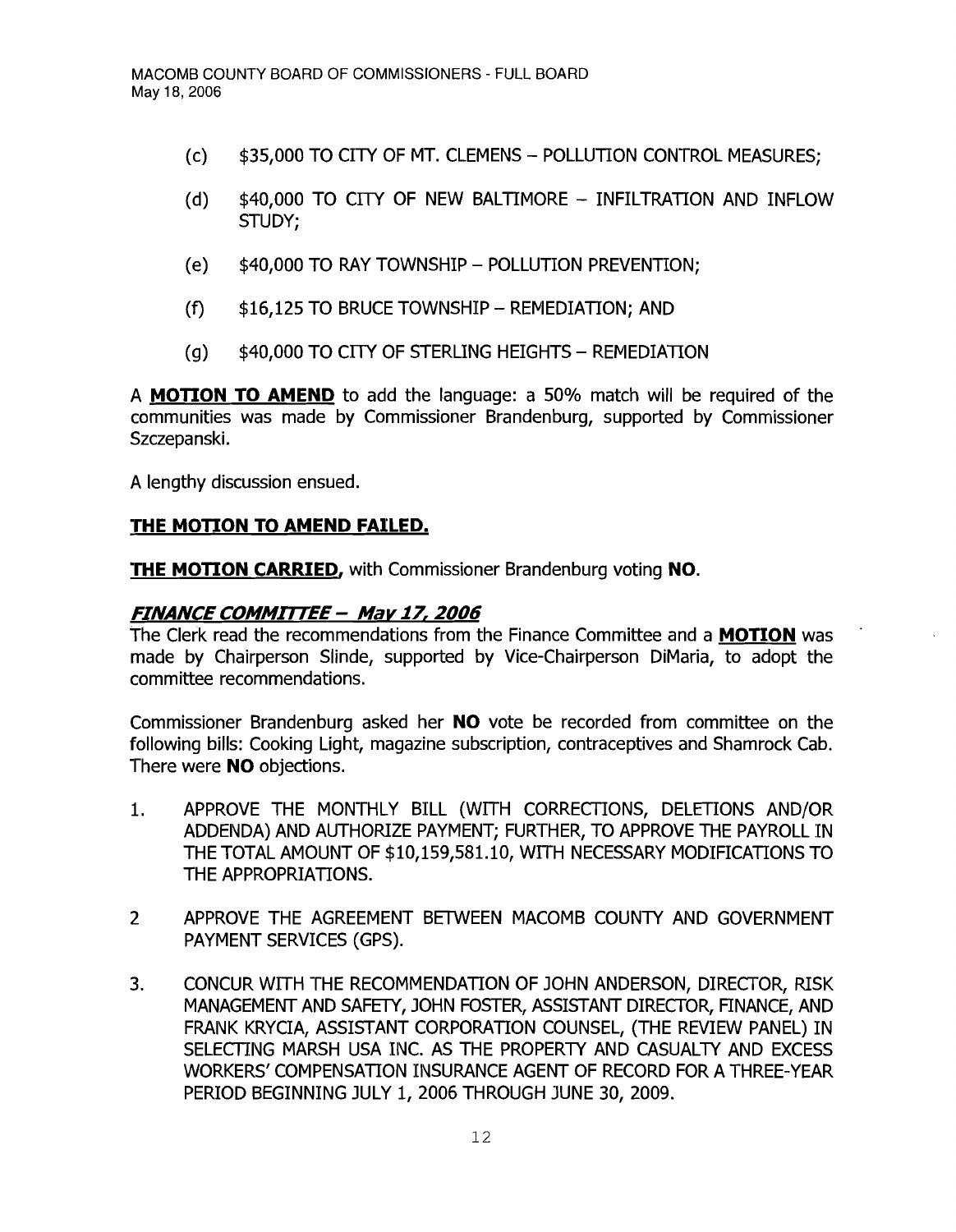5. APPROVE THE FOLLOWING:

COMPLETE INSTALLATION OF THE BULK OXYGEN SYSTEM AT MARTHA T. BERRY UTILIZING THE LOWEST BIDDER, CHRISTMAN CONSTRUCTORS, INC. AT A COST OF \$131,000.00 AND

AUTHORIZE DELTA TEMP TO PERFORM WORK NEEDED TO THE MARTHA T. BERRY NURSING ADMINISTRATION OFFICE AREA, WHICH INCLUDES INSTALLATION OF APPROPRIATE HEATING, COOLING AND AIR HANDLING EQUIPMENT AT A COST OF \$146,981.00; PRICE OBTAINED WITH COORDINATION THROUGH FACILITIES AND OPERATIONS DEPARTMENT.

## **THE MOTION CARRIED.**

#### **SEPARATED MOTION**

4. APPROVE THE EXTENSION AND REVISION OF THE PRISONER HEALTH SERVICES AGREEMENT BETWEEN MACOMB COUNTY AND CORRECTIONAL MEDICAL SERVICES.

Commissioners' Brandenburg and Doherty asked Frank Krycia a questions regarding this motion.

Frank Krycia explained the motion.

## **THE MOTION CARRIED.**

#### **RESOLUTIONS/TRIBUTES**

A **MOTION** was made by Commissioner Brandenburg, supported by Commissioner Duzyj, to adopt the Resolutions and Tributes in their entirety.

- Res. No. 06-36 Honoring Fire Chief John P. Murphy as he Retires from the Clinton Township Fire Department (offered by Revoir; include Gibson, Gieleghem, Hill and White; recommended by Budget Committee on 5/3/06)
- Res. No. 06-40 Honoring Lisa Wojno for Her 7<sup>th</sup> Bill Passed as a State Representative and being in Lansing for less than  $3\frac{1}{2}$  Years (offered by Sauger; recommended by JPS Committee on 5/8/06)
- Res. No. 06-34 Commending the Richmond Lenox EMS Team for Winning First Place in the State Competition (offered by Rengert; recommended by Operational Services Committee on 5/9/06)
- Res. No. 06-35 Declaring May  $7 13$ , 2006 as Elks Lodge 2292 Youth Week in Macomb County (offered by Flynn; recommended by Operational Services Committee on 5/9/06)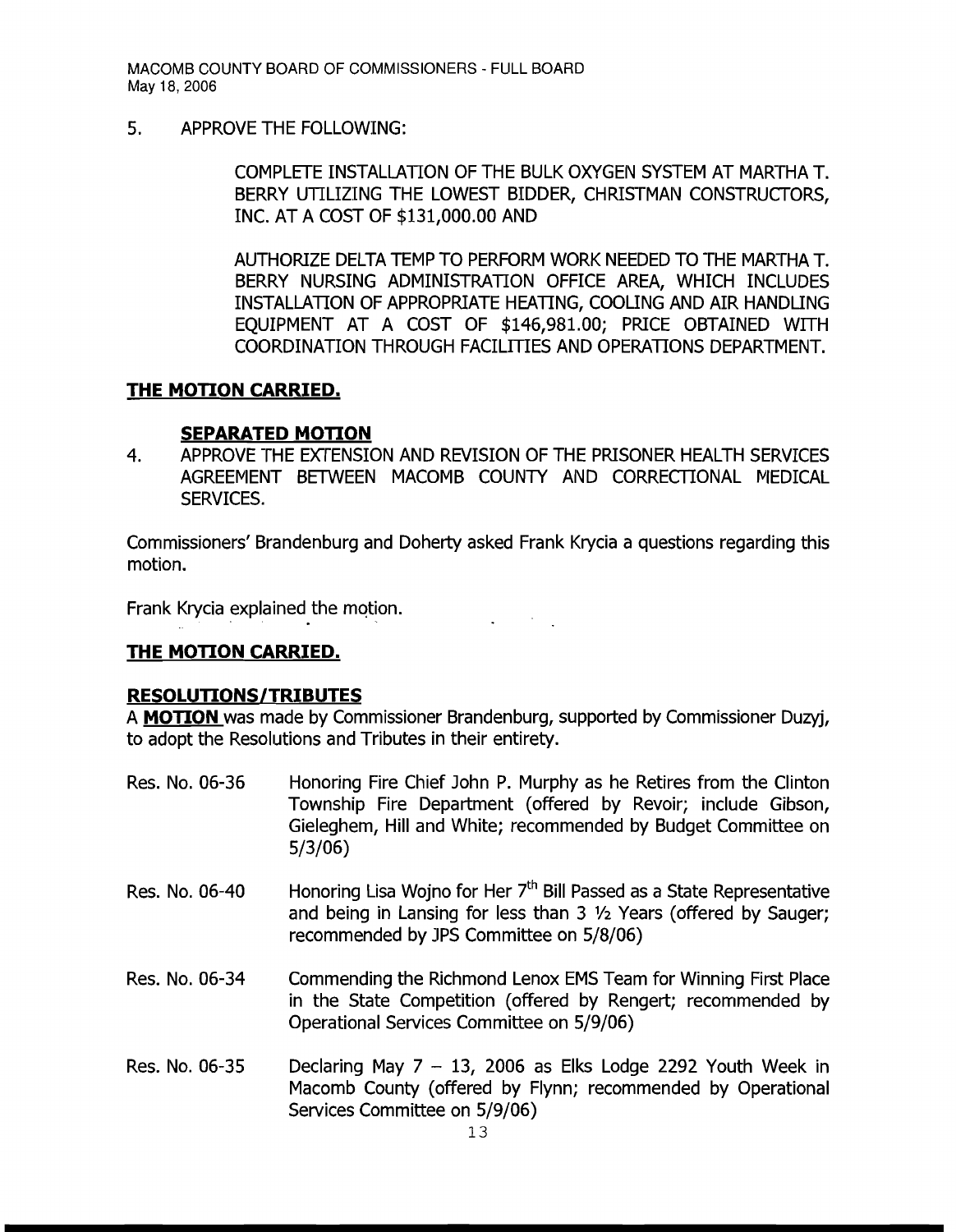- Res. No. 06-39 Proclaiming May 14 - 20, 2006 As Police Week in the City of Sterling Heights (offered by McCarthy; include DeSaele, Flynn, Mijac and Rocca; recommended by Operational Services Committee on 5/9/06)
- Res. No. 06-45 Revised 2006 Depository Resolution Designating Public Fund Depositories in Compliance with Act 40, Public Acts of 1932, as Amended (recommended by Finance Committee on 5/17/06)
- Res. No. 06-33 Proclaiming July 12, 2006 as Annual Metro Detroit Youth Day in Macomb County (offered by Board Chair on behalf of Board; recommended by Finance Committee on 5/17/06)
- Res. No. 06-37 Commending Robert Sarosy - Eagle Scout (offered by Szczepanski; recommended by Finance Committee on 5/17/05)
- Res. No. 06-38 Proclaiming May  $14 - 20$ , 2006 As Police Week in the City of Warren (offered by Flynn; include Doherty, Duzyj, Sauger, Slinde and Switalski; recommended by Finance Committee on 5/17/06)
- Res. No. 06-41 Commending Grissom Middle School for being Honored as a Michigan Blue Ribbon Exemplary School (offered by McCarthy; recommended by finance Committee on 5/17/06)
- Res. No. 06-42 Commending Eisenhower High School for being Honored as a Michigan Blue Ribbon Exemplary School (offered by Lund; recommended by Finance committee on 5/17/06)
- Res. No. 06-43 Designating September 25, 2006 as "Family Day-A Day to Eat Dinner with Your Children" in Macomb County (offered by Board Chair on behalf of Board; recommended by Finance Committee on 5/17/06)
- Res. No. 06-44 Commending St. Lawrence Elementary School for Placing Sixth in the Science Olympiad (added and offered by Lund at Full Board 5/18/06)
- Res. No. 06-46 Honoring Joseph Montgomery on His Retirement as Director of Public Works for the City of Roseville (added and offered by Haggerty at Full Board)
- Res. No. 06-47 Honoring John Mackovjak for 46 Years on the Planning Commissioner for the City of Roseville (added and offered by Haggerty at Full Board)

## **THE MOTION CARRIED.**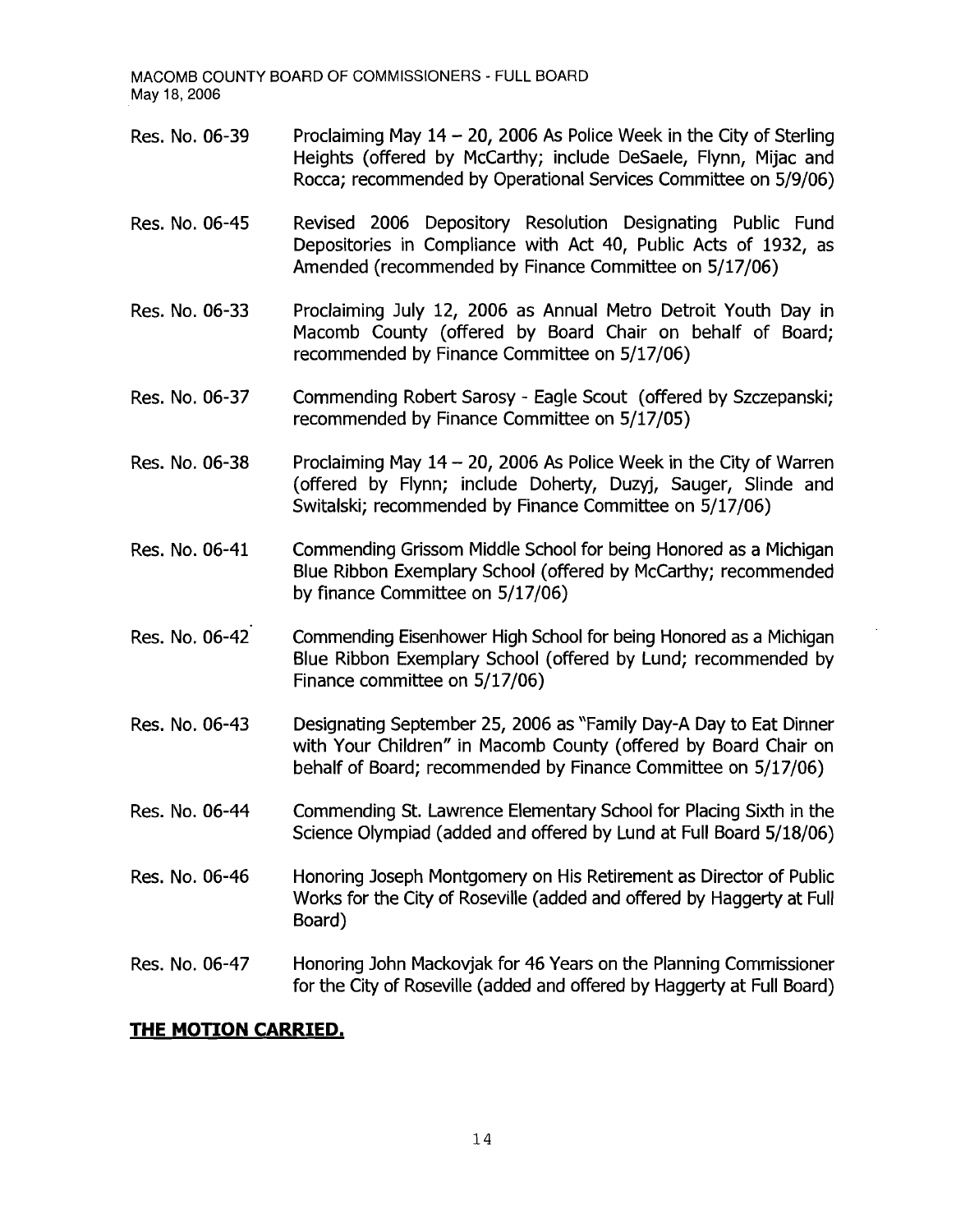# **ITEM WAIVED BY JPS COMMISSTTEE CHAIRMAN:**

A **MOTION** WAS MADE BY COMMISSIONER SZCZEPANSKI, SUPPORTED BY COMMISSIONER BRANDENBURG, TO AUTHORIZE COMMUNITY CORRECTIONS TO APPLY FOR THE JUSTICE & MENTAL HEALTH COLLABORATION COMPETITIVE GRANT FOR FY 2007 THROUGH THE U.S. DEPARTMENT OF JUSTICE, BUREAU OF JUSTICE ASSISTANCE, AND THE **MOTION CARRIED.** 

# **ITEM WAIVED BY COMMUNITY SERVICES COMMITTEE CHAIR**

A **MOTION** WAS MADE BY COMMISSIONER SLINDE, SUPPORTED BY COMMISSIONER FLYNN, TO AUTHORIZE THE FOLLOWING:

- a) AUTHORIZE COMMUNITY SERVICES AGENCY TO RECEIVE FUNDS FROM MICHIGAN COMMUNITY ACTION AGENCY ASSOCIATION RE: WEATHERIZATION MEASURES
- b) AUTHORIZE COMMUNITY SERVICES AGENCY TO RECEIVE FUNDS FROM MICHIGAN COMMUNITY ACTION AGENCY ASSOCIATION RE: ENERGY ASSISTANCE
- c) AUTHORIZE COMMUNITY SERVICES AGENCY TO SUBMIT HEAD START SUPPLEMENTAL GRANT APPLICATION

#### **THE MOTION CARRIED.**

#### **ACCEPTANCE OF RESIGNATION FROM COMMISSIONER BOB GIBSON, DISTRICT 18**

A **MOTION** WAS MADE BY COMMISSIONER DIMARIA, SUPPORTED BY COMMISSIONER SUNDE, TO ACCEPT THE RESIGNATION FROM COMMISSIONER BOB GIBSON, DISTRICT 18, AND THE **MOTION CARRIED.** 

#### **APPOINTMENTS**

A **MOTION** WAS MADE BY COMMISSIONER BRANDENBURG, SUPPORTED BY COMMISSIONER McCARTHY, TO CONCUR WITH CHAIR WHITE AND APPOINT COMMISSIONER JON SWITALSKI TO CHAIR OF SENIOR CITIZENS COMMITTEE, AND THE **MOTION CARRIED,** with Commisioner Szczepanski voting **NO.** 

A **MOTION** WAS MADE BY COMMISIONER DUZYJ, SUPPORTED BY COMMISSIONER BRANDENBURG, TO CONCUR WITH CHAIR WHITE AND APPOINT COMMISSIONER JOAN FLYNN TO HIS VACANT POSITION ON THE SENIOR CITIZENS COMMITTEE, AND THE **MOTION CARRIED.** 

## **REOUEST TO PURCHASE PRIOR SERVICE TIME**

A **MOTION** WAS MADE BY COMMISSIONER REVOIR, SUPPORTED BY COMMISSIONER BRANDENBURG, TO APPROVE PURCHASE OF PRIOR SERVICE TIME OF JOHN FOSTER, FINANCE DEPARTIVIENT, AND THE **MOTION CARRIED.**